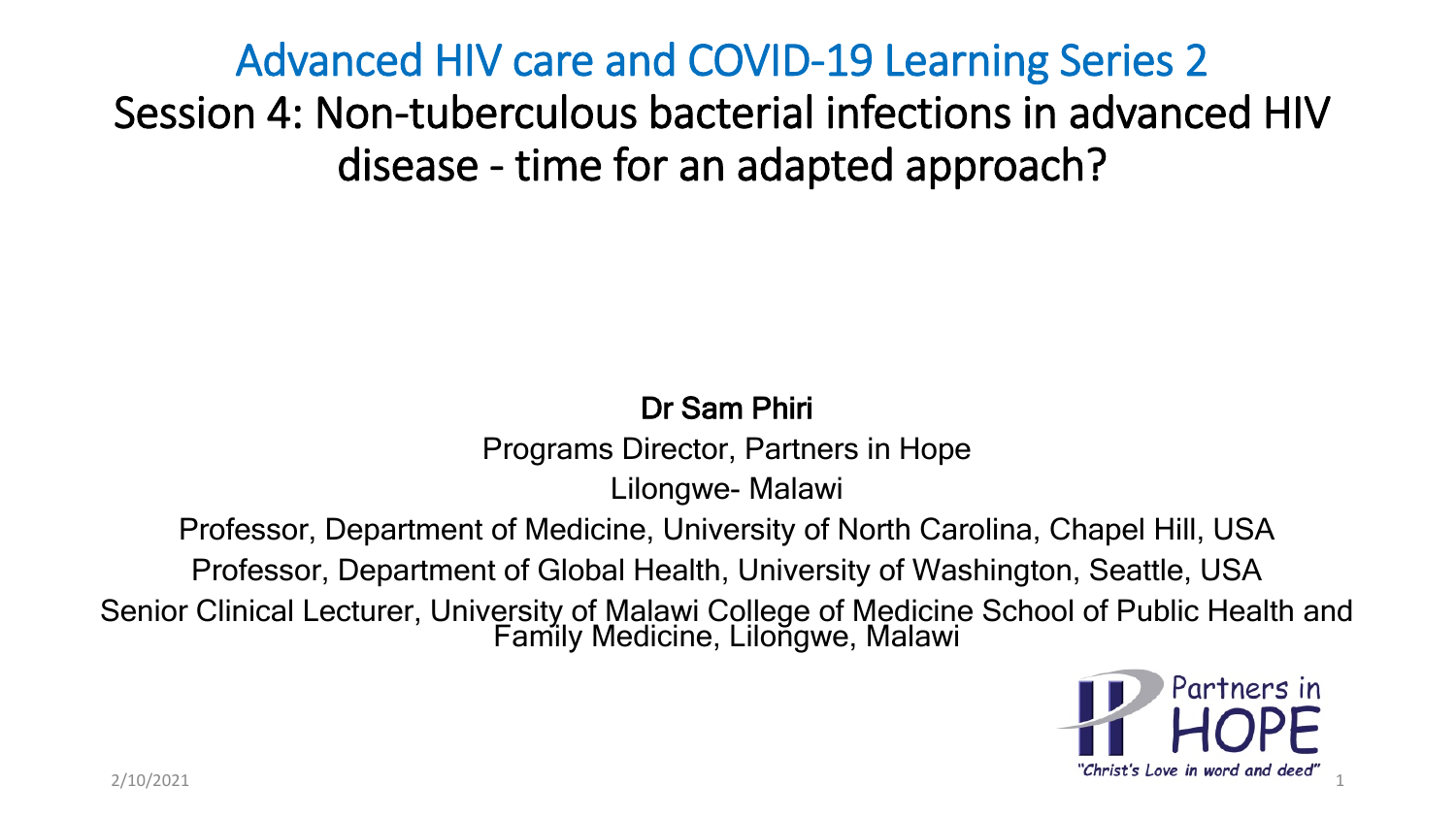### **Disclosures**

- Received honoraria from GSK for Subject Matter Expertise Technical Advice
- Received honoraria from MSD for Subject Matter Expertise Technical Advice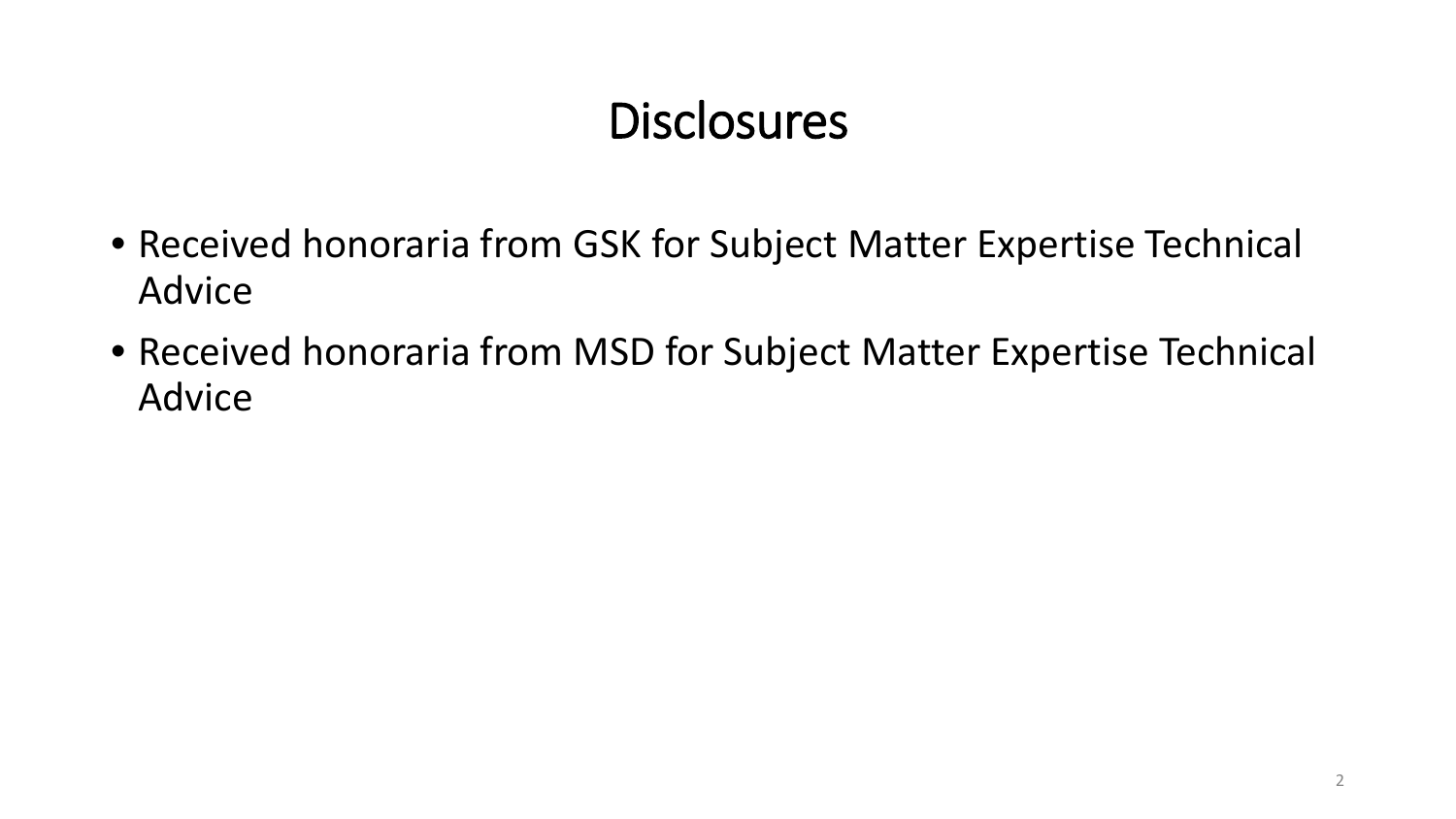# We should routinely use additional prophylactic antibiotics in people with advanced HIV disease

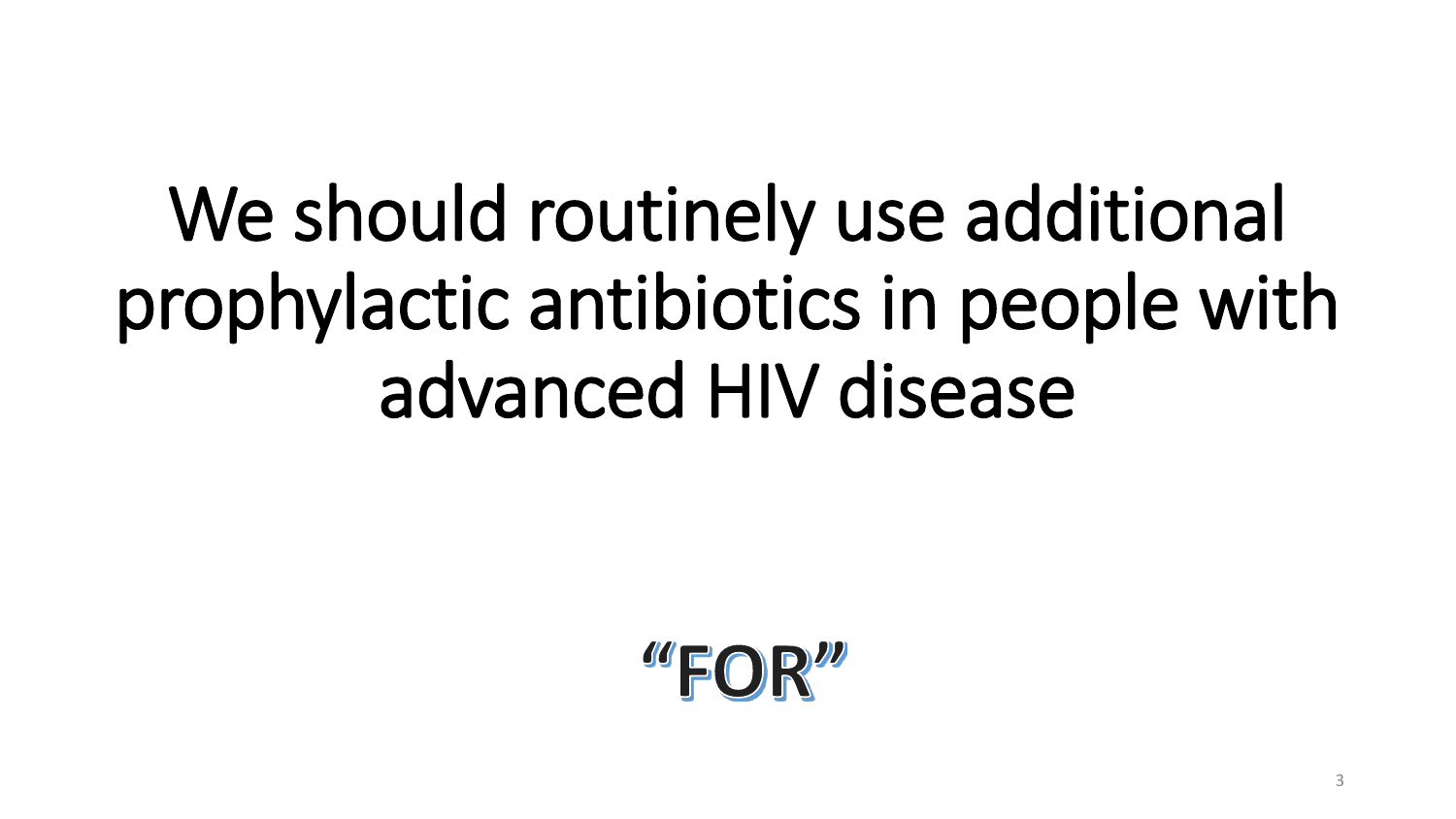## We know bacterial disease is a major problem in patients with advanced HIV disease in Africa – but hard to diagnose!

- People with AHD frequently have severe bacterial infections
	- including bloodstream, respiratory, central nervous system, gastrointestinal infections
- Severe bacterial infections are estimated to cause more than one third of hospitalizations among adults and children living with HIV worldwide
- AHD burden of mortality & morbidity from severe bacterial infections is poorly studied in Africa largely because appropriate diagnostic facilities are lacking. This lack is unfortunately not only also true for studies – but also diagnostic confirmation in daily<br>routine is close to impossible !!
- Cotrimoxazole prophylaxis protects against some but not all severe bacterial infections
	- WHO recommends lifelong cotrimoxazole prophylaxis for PLHIV regardless of CD4 cell count in settings where severe bacterial infections or malaria are highly prevalent
- Immediate ART reduces risk of severe bacterial infections (O'Connor, Jemma, et al.)
	- Early ART has wider impact than that on bacterial infection but- reduction of bacterial infection may account for some of the survival benefit we have seen with *early* ART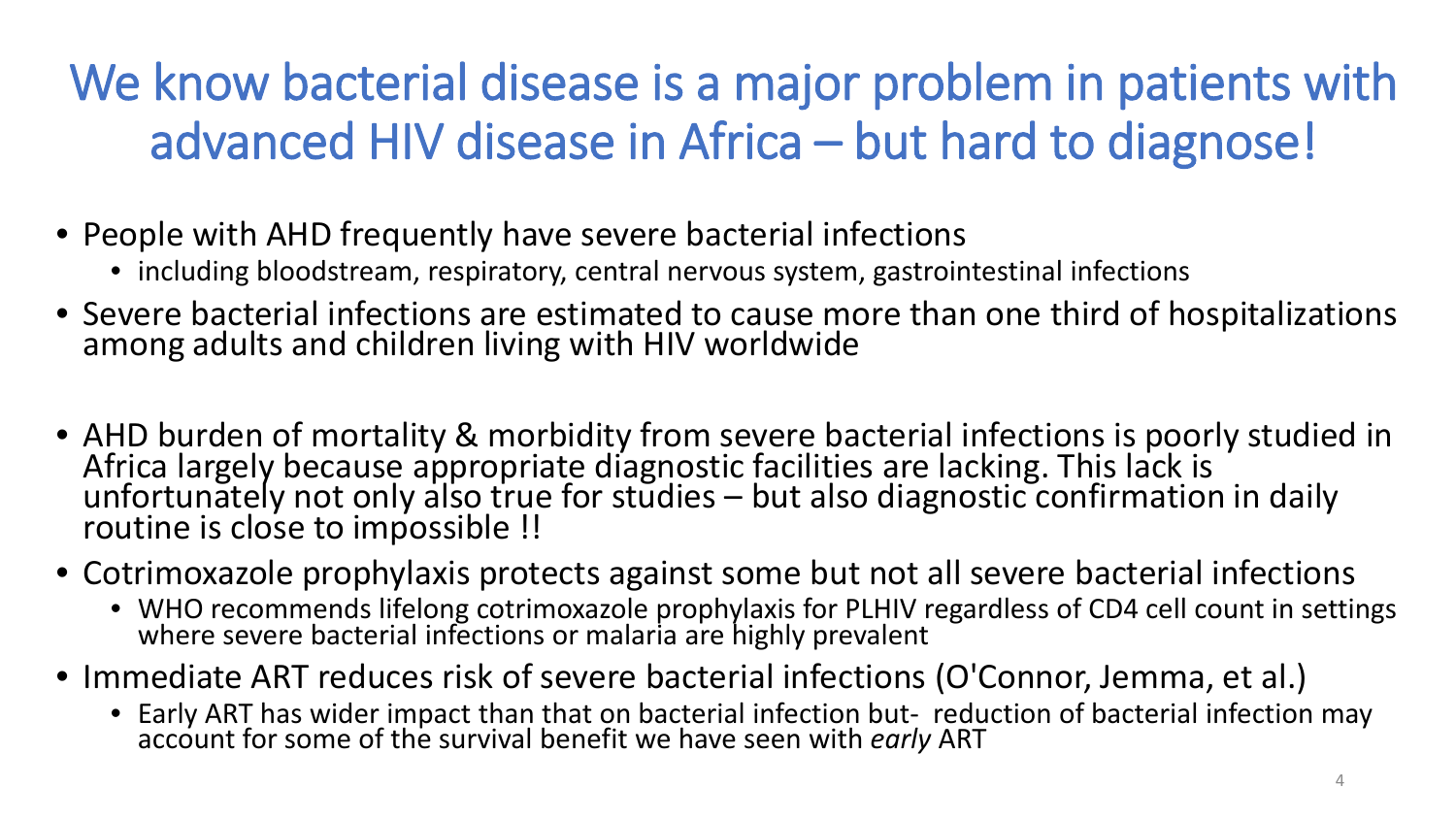### Support for the proposition's rationale comes from Mordor…

The NEW ENGLAND JOURNAL of MEDICINE

**ORIGINAL ARTICLE** 

### Azithromycin to Reduce Childhood Mortality in Sub-Saharan Africa

J.D. Keenan, R.L. Bailey, S.K. West, A.M. Arzika, J. Hart, J. Weaver, K. Kalua, Z. Mrango, K.J. Ray, C. Cook, E. Lebas, K.S. O'Brien, P.M. Emerson, T.C. Porco, and T.M. Lietman, for the MORDOR Study Group\*

• The MORDOR study found bacterial prophylaxis with Azithromycin was reducing mortality in children in a trial in Tanzania, Niger and Malawi



twice-yearly distributions of oral azithromycin than with placebo. I bars indicate 95% confidence intervals.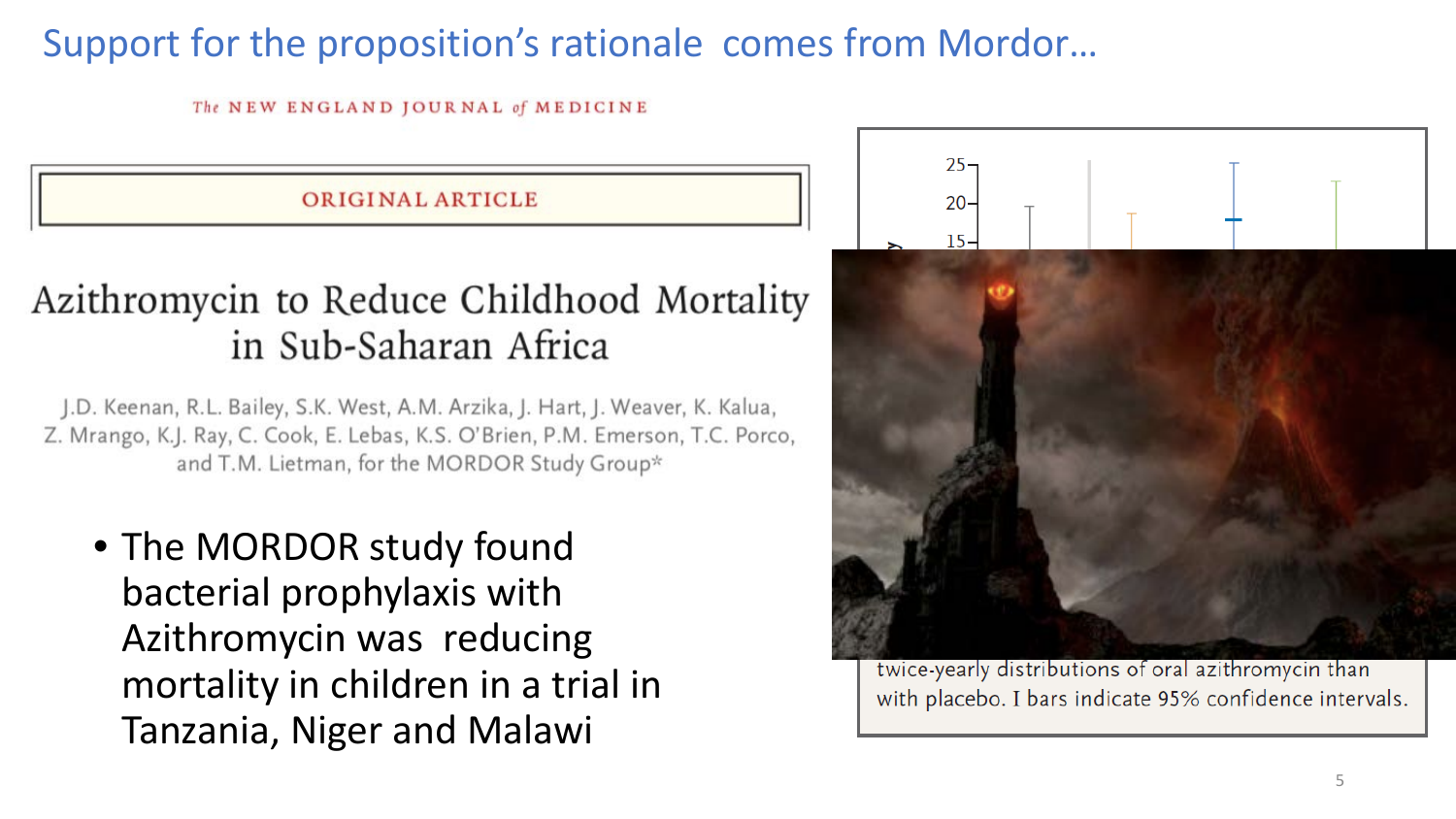

Am. J. Trop. Med. Hyg., 103(3), 2020, pp. 1319-1328 doi:10.4269/aitmh.19-0613 Copyright @ 2020 by The American Society of Tropical Medicine and Hygiene

**The Shire in the Warm Heart of Africa**

Effect of Mass Treatment with Azithromycin on Causes of Death in Children in Malawi: Secondary Analysis from the MORDOR Trial

John D. Hart,<sup>1\*</sup> Khumbo Kalua,<sup>2</sup> Jeremy D. Keenan,<sup>3</sup> Thomas M. Lietman,<sup>3</sup> and Robin L. Bailey<sup>1</sup>

6 "An effect of azithromycin on respiratory and gastrointestinal infections, including on a background of HIV exposure or infection, leading to a reduction in the rate of pneumonia and diarrhea as immediate causes of death, is certainly plausible. "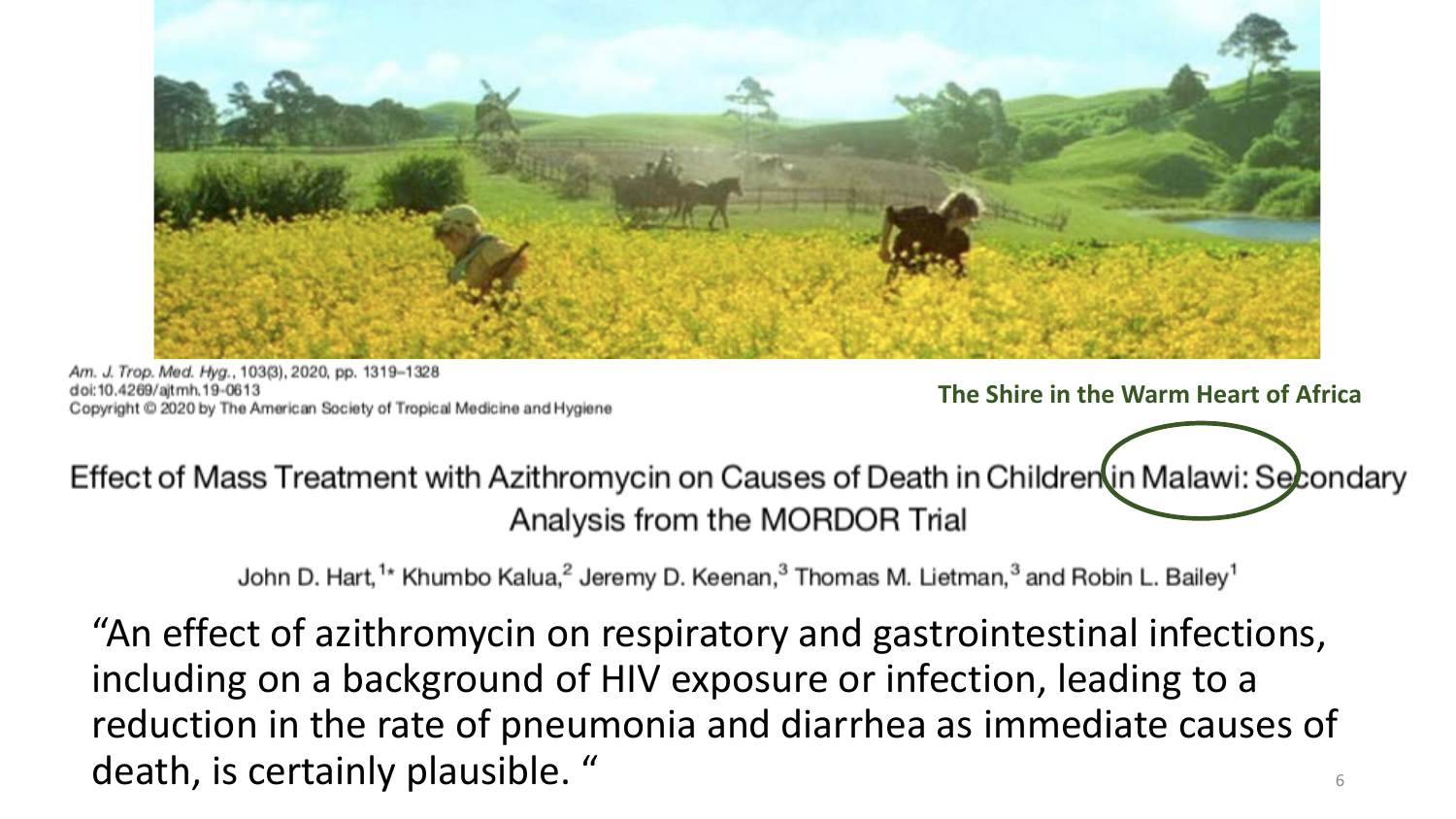### Let us simply look at the REALITY...(Hakim et al 2017)

- What was done: Patients received a **bundle** of prophylaxis beyond CPT
	- Fluconazole Prophylaxis
	- Tuberculosis preventive Therapy (INH/Vit. B6)
	- Albendazole
	- Azithromycin for 5 days
- Significant survival benefit from enhanced **bundle** of anti-microbial prophylaxis
- Rate of death with enhanced prophylaxis was lower than that with standard prophylaxis



#### **All-cause mortality**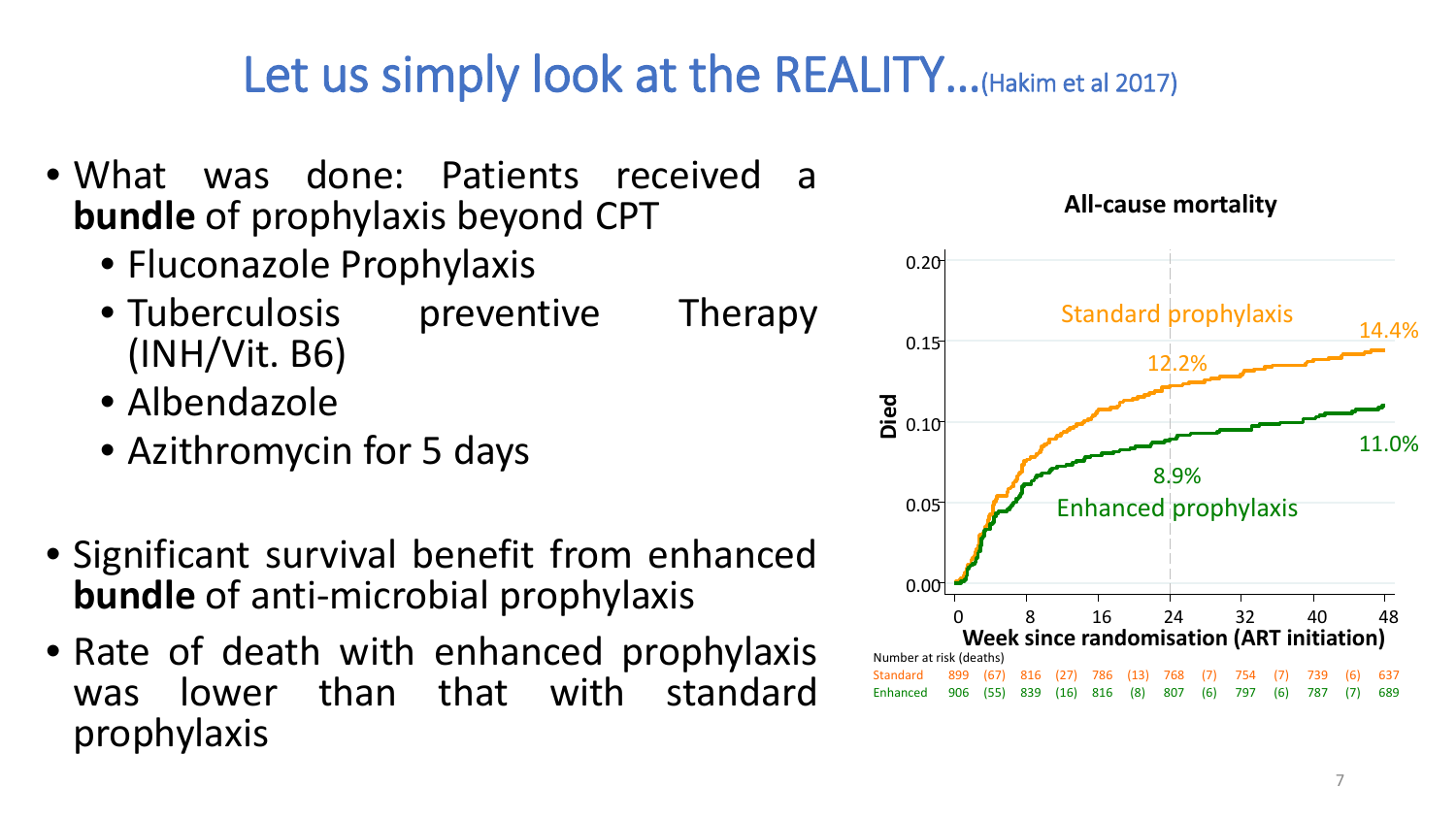- Enhanced prophylaxis reduced deaths from cryptococcosis and unknown causes (P < 0.05) but **not** tuberculosis, SBI, potentially azithromycin-responsive infections, or other causes (P > 0.3)
- Lack of impact on bacterial infections raised questions about using 5 days of azithromycin within enhanced prophylaxis particularly given concerns about antimicrobial resistance
- But: a third of all deaths from unknown causes occurred within the first 4 weeks after ART initiation and many occurred at home, making it say that azithromycin had no role in reducing undiagnosed SBIs causing these early deaths.
- **So, lack of evidence for effect should not be confused with evidence for lack of effect**



*Shall we conclude to stop TPT as there was no reduction in mortality?*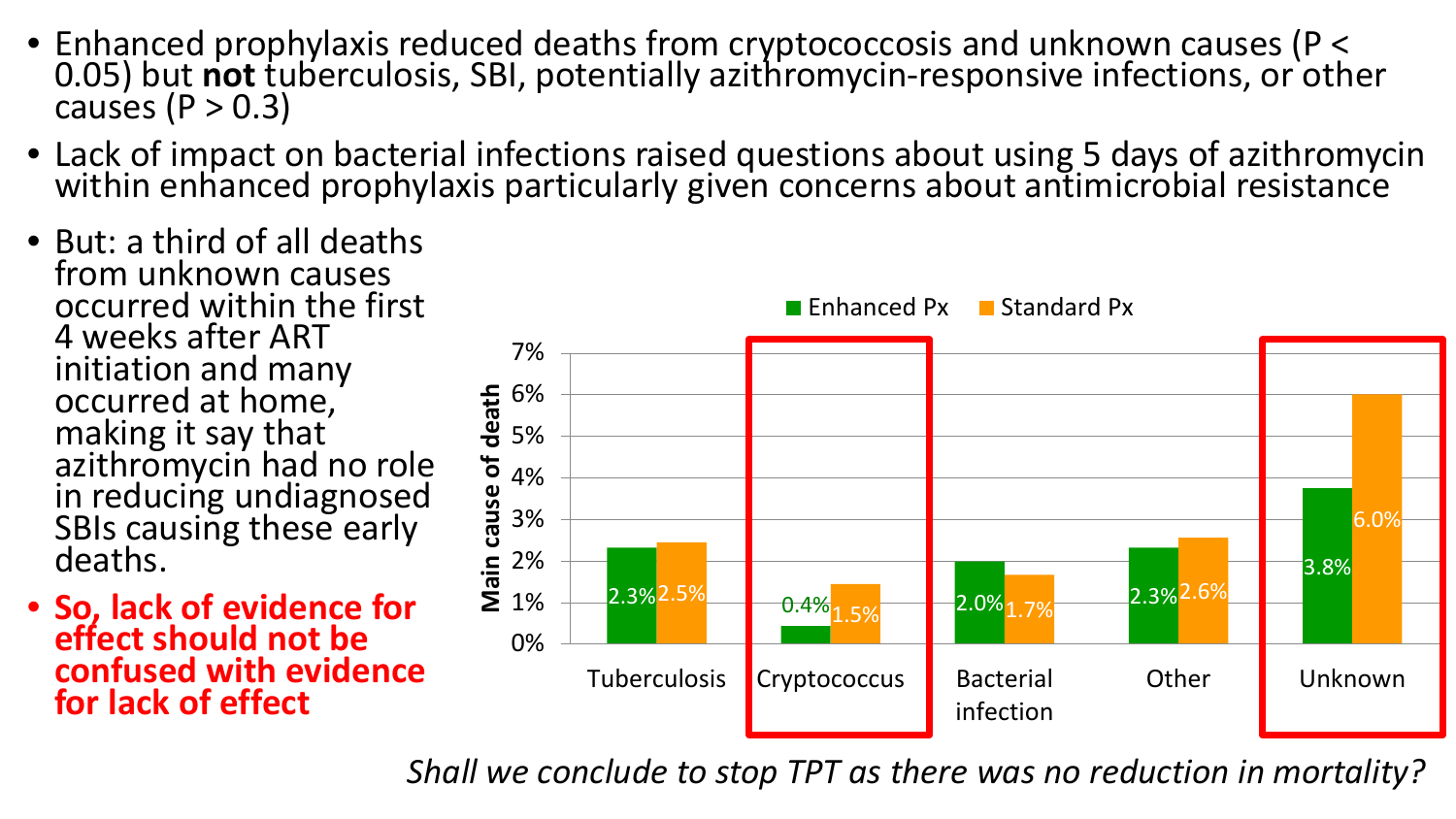### Let us look at the REALITY...(Hakim et al 2017)

If you order a **bundle** – you expect to get a bundle. If the order is changed you may be in for disappointment:





- Causes of death were multifactorial because these were very sick patients
- So most had several secondary causes adding to mortality
- Many patients died at home/had unclear cause of death
- That is why we do not really know what part of the bundle prevented the death...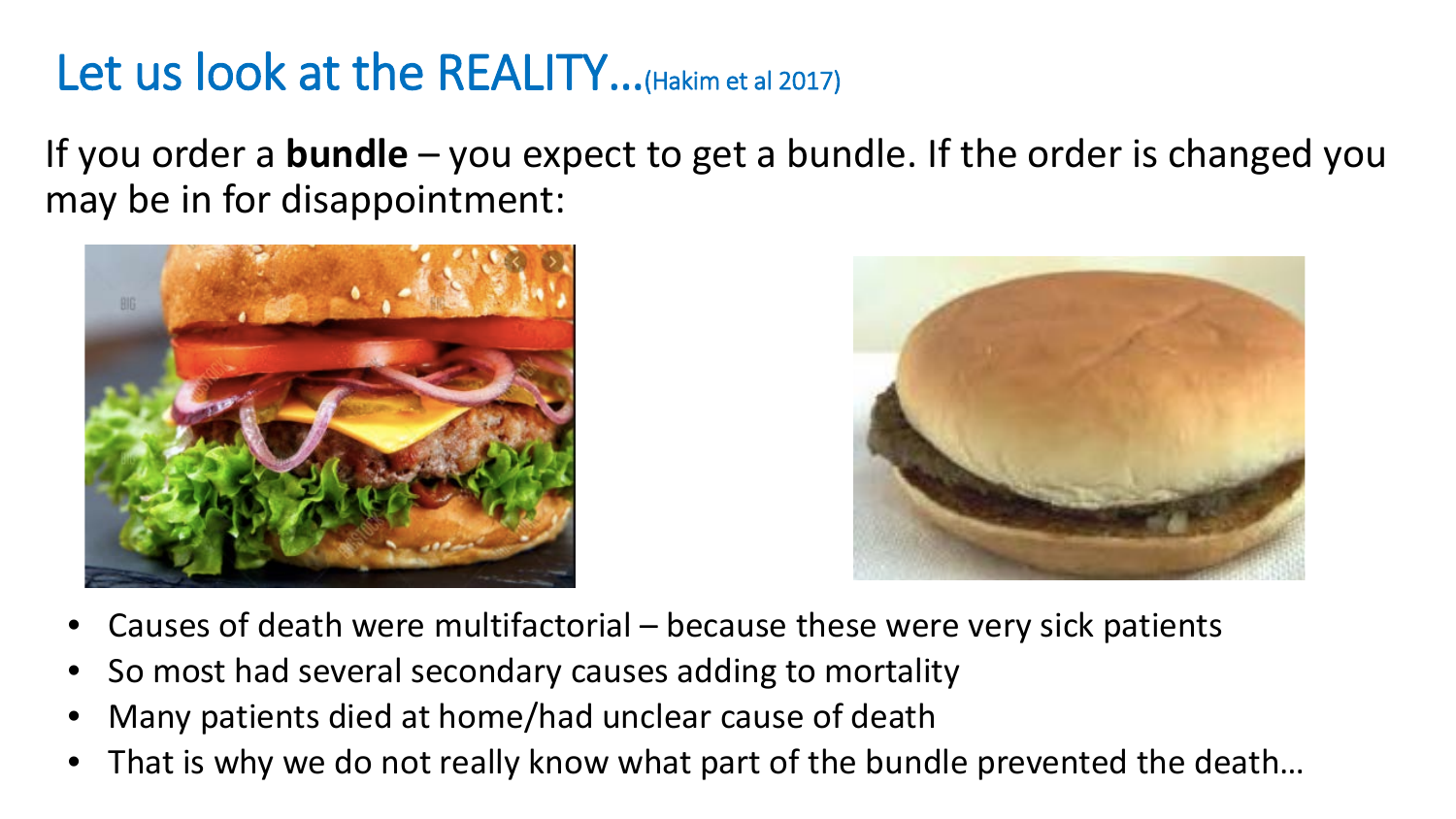### Development of antimicrobial resistance is a risk…

- We acknowledge risk of resistance development and its general increase globally
	- But no studies have shown this to happen in individuals receiving 3-5 days of azithromycin
	- In the real world Azithromycin is frequently dished out as part of part of *Helicobacter* treatment in patients with questionable gastric ulcers, for upper respiratory tract infection in patients who may well have viral causes and lately for almost anybody with COVID infection – whether symptomatic or not…
	- Let us try to get that right first because for the short-term use in a selected patient population of AHD we have at least some data…and these patients are very vulnerable and at high risk of death!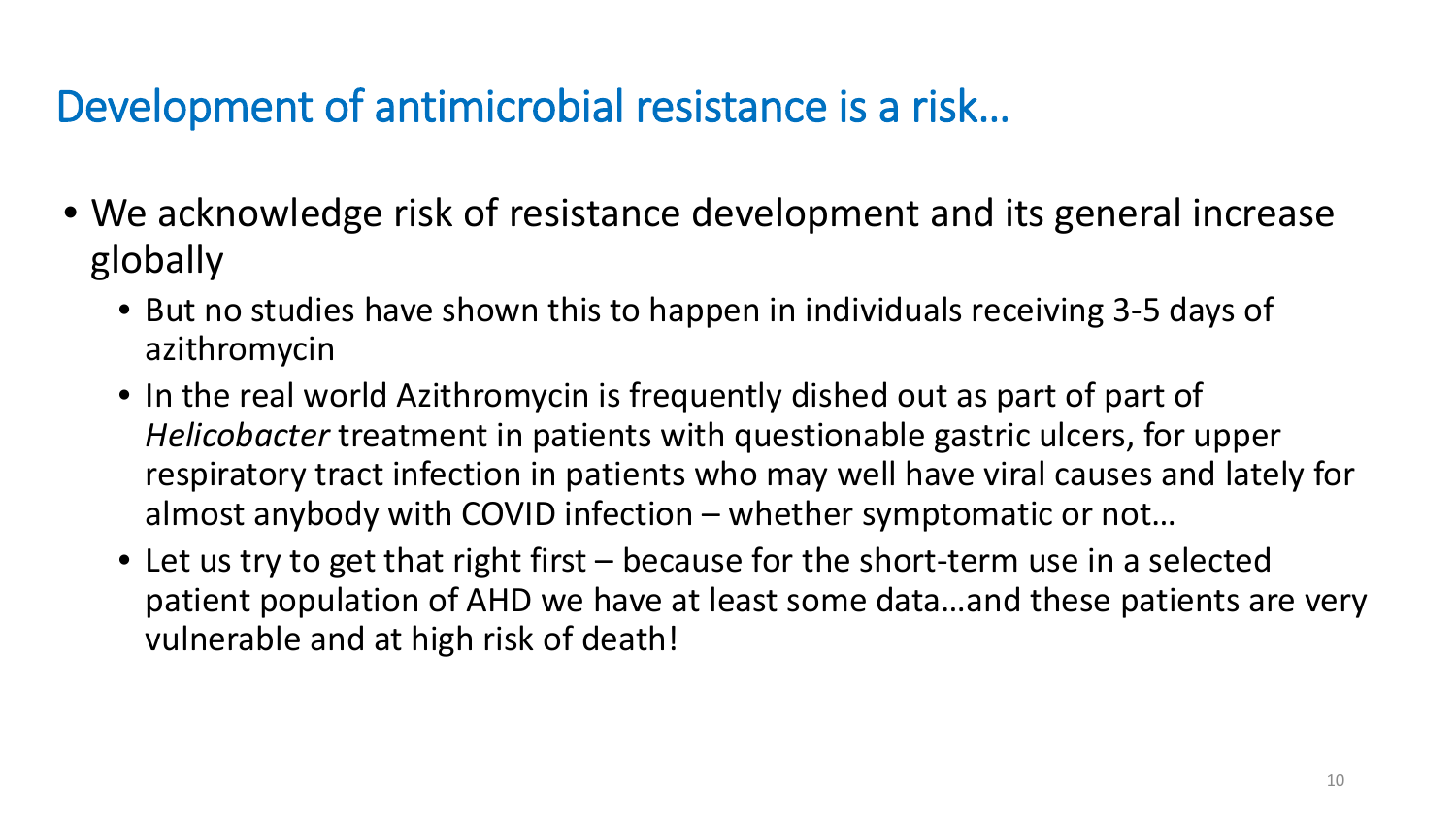### REALITY package and azithromycin

- Azithromycin may modulate the inflammatory milieu through reductions in subclinical infections, enteropathy, and microbial translocation, or through direct immunomodulatory effects
	- well recognized that inflammation can drive mortality independent of immuno-suppression
- Theoretically, azithromycin has additional benefit for prevention of MAC and toxoplasmosis, however their epidemiology in Africa is not well described and no studies exist on the benefit of prevention of these infections in Africa
- REALITY enhanced antimicrobial prophylaxis was cost-effective
- REALITY could not distinguish between individual contributions of INH, fluconazole, azithro and albendazole to the mortality and morbidity benefits from enhanced antimicrobial prophylaxis.
- **Therefore, we should not take antimicrobial prophylaxis out of a package until we have more evidence - on potential effects or side effects like resistance development**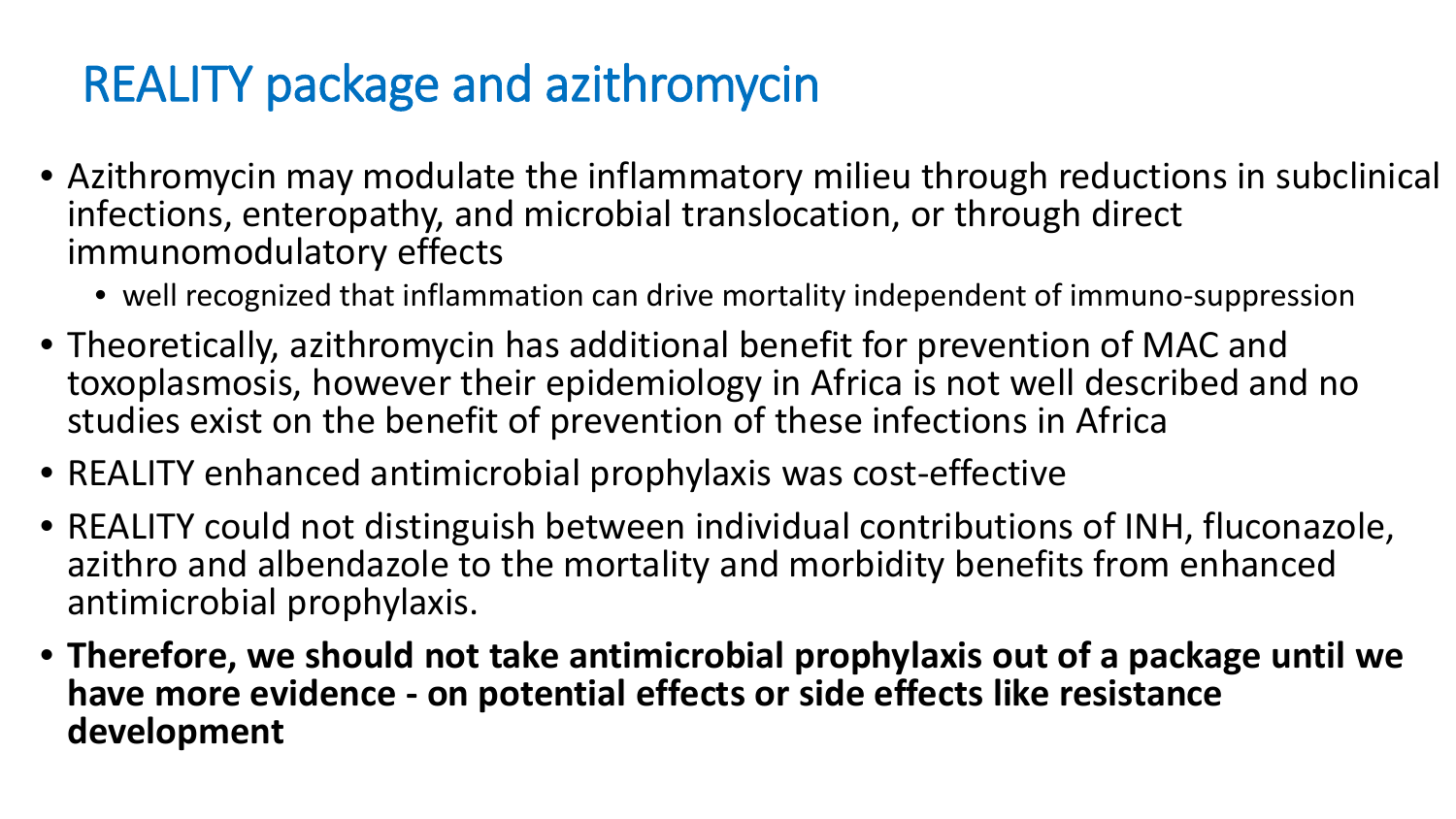### **Conclusion**

- Cotrimoxazole Preventative Therapy and TB Preventative Therapy are the undisputed basis of anti-microbial prophylaxis for patients with AHD
- Additional to this, azithromycin and albendazole as given in the REALITY trial should be given to adults with AHD when CD4 <100 cells/microL
	- plus fluconazole pre-emptive treatment based on positive CrAg screening (and exclusion of CM)
- **We have the evidence from a very strong "bundle intervention trial" – and we should not have the hubris to pick and choose only what pleases us in REALITY !**
- **I therefore urge you to clearly vote FOR prophylactic antibiotics for this very vulnerable patient population where potential antibiotic resistance in the future needs to be balanced against an imminent risk of early death today**